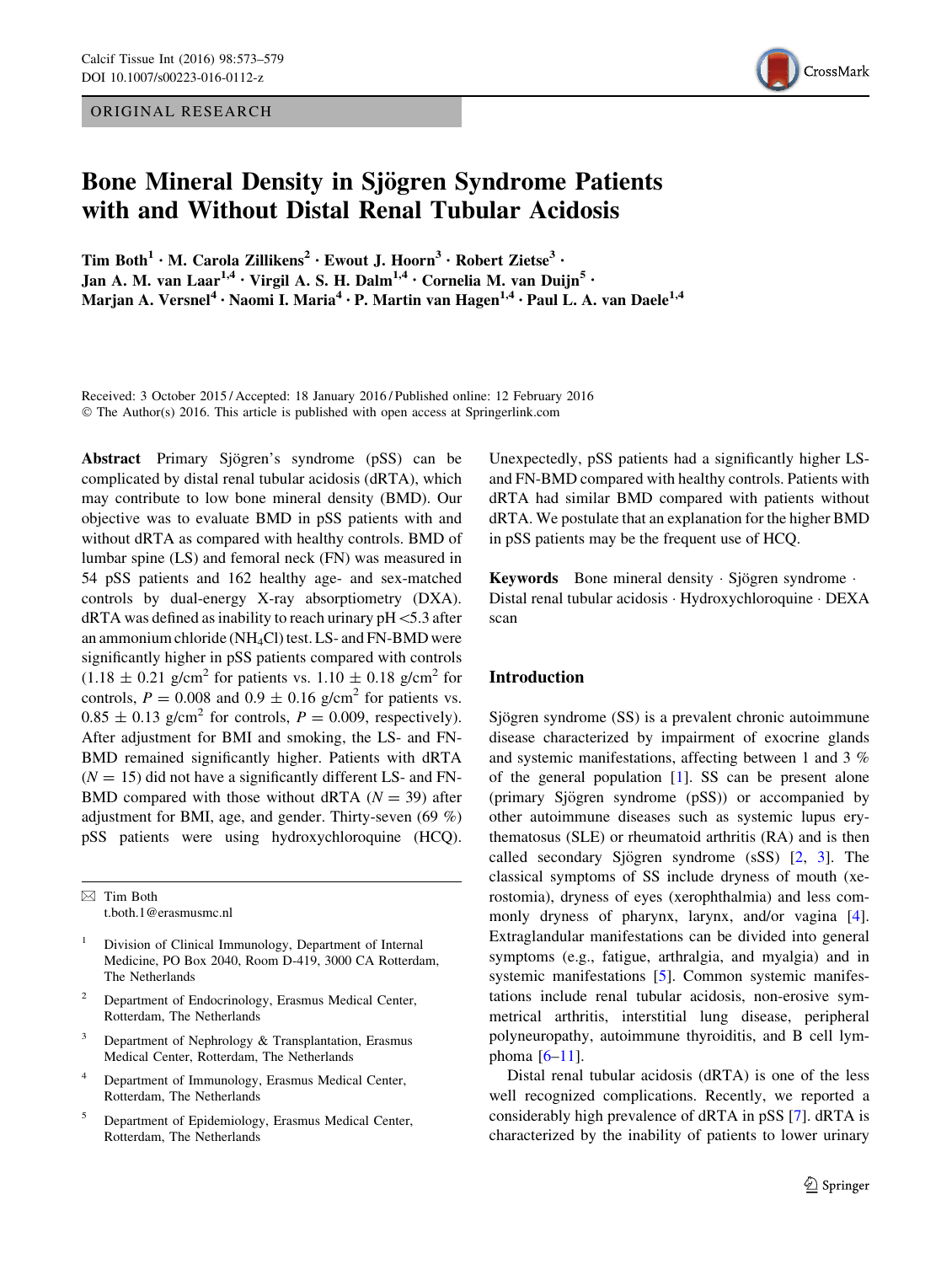$pH < 5.3$  due to a defect in the proton secreting machinery of the alpha-intercalated cells in the collecting ducts of the kidney [\[12](#page-5-0)]. Patients with dRTA have a non-anion gap metabolic acidosis with urinary  $pH > 5.3$ .

The association between chronic metabolic acidosis and alteration in bone cell function has been demonstrated both in vitro and in vivo [[13,](#page-5-0) [14](#page-5-0)]. During metabolic acidosis, there appears to be an exchange of protons for calcium ions in bone mineral to buffer the excess of protons [\[13](#page-5-0)]. The metabolic effects of dRTA in pSS remain conflicting. Several case-series have shown a low bone mineral density (BMD) in patients with dRTA in pSS [\[15](#page-5-0), [16](#page-5-0)]. Some recent studies report an increased prevalence of low BMD in patients with dRTA [\[17](#page-5-0), [18\]](#page-5-0), while other studies did not report a significant difference in patients with dRTA [[19,](#page-5-0) [20\]](#page-5-0). Epidemiologic data on BMD in SS are lacking.

We hypothesized that BMD is significantly decreased in patients with pSS and especially in those with dRTA. Therefore, our aim was to evaluate BMD in pSS patients with and without dRTA as compared with healthy controls.

# Methods

### Study Cohort

Patients were selected from the outpatient clinic of the department of internal medicine (division of clinical immunology) of Erasmus MC in Rotterdam, The Netherlands. pSS was defined according to the Revised American-European classification criteria [\[21](#page-5-0)]. The results of salivary gland biopsy were retrieved when available. Additional inclusion criteria for this study included age  $>18$  years and an estimated glomerular filtration rate  $>30$  ml/min. The exclusion criteria were other underlying autoimmune diseases, known risk factors for osteoporosis (vitamin D level \20 nmol/l, untreated hyperthyroidism, hyperparathyroidism, use of corticosteroids (prednisone equivalent of  $>7.5$  mg for  $>3$  months in the last year), use of bisphosphonates, multiple myeloma, mastocytosis). All participants were asked about menopausal status (if applicable), current smoking and history of fractures, and use of medication (Table [1\)](#page-2-0). Data from BMD in the healthy control group were obtained from the ERF (Erasmus Rucphen Family) study database [[22\]](#page-5-0). The matching criteria for the controls were age and sex. For every pSS patient, three controls were selected.

### Bone Mineral Density

In all subjects, we measured BMD of the lumbar spine (L2- L4) and femoral neck using a dual-energy X-ray absorptiometry (DXA) scanner (Prodigy Pro Full P8, enCORE<sup>TM</sup> Software Platform, GE Medical Systems Lunar, Belgium). Scans were performed according to the manufacturer's guidelines and analyzed according to ISCD rules [[23\]](#page-5-0). The healthy control group was scanned with a different DXA device from the same type (GE Lunar Prodigy device, GE Healthcare, USA) [[24\]](#page-5-0). As described by Enneman et al., a cross-calibration was performed using a spine phantom which showed that the measurements of the new scanner (the one we used for the patients in the current study) were slightly higher by a factor  $1.0101$   $[24]$  $[24]$ . Therefore, we divided our results by this factor for comparison with the data from the ERF study. BMD was expressed in grams per square centimeters.

### Biochemical Parameters

In all patients, we measured vitamin D status. Anti-nuclear antibodies (ANA), SSA/Ro52, SSA/Ro60, SSB/La autoantibodies, and rheumatoid factor (RF) were also measured in all patients using previously reported methods [\[25](#page-5-0)]. Serum was collected before 10:00 a.m. and analyzed the same day. Patients were not instructed to be fasting. The following bone turnover markers (BTMs) were measured in patients: serum N-terminal propeptide of type I procollagen (PINP) and serum bone-specific alkaline phosphatase (BAP, both as measures of bone formation) and serum N-terminal crosslinking telopeptide of type I collagen (NTX, as measure for bone resorption). There were no data available on BTMs in the healthy control group.

### Distal Renal Tubular Acidosis

dRTA was defined as an abnormal NH4CL test and the absence of any other known causes for dRTA (e.g., medication, hypercalciuria)  $[12]$  $[12]$ . The NH<sub>4</sub>CL test is defined as abnormal if patients fail to achieve a urinary  $pH < 5.3$ within 4 h after intake of ammonium chloride (1 ml/kg body weight) [[26\]](#page-5-0).

### **Statistics**

All results are expressed as means with standard deviations. Comparisons of the normally distributed continuous variables between two groups were performed using the student T test. Since BTMs were not normally distributed, we compared BTMs between the two groups using the Mann– Whitney  $U$  test. Linear regression analysis was used to estimate the effect of having pSS on BMD before and after adjustment for body mass index (BMI) and smoking. Linear regression analysis was used to estimate the effect of having dRTA on BMD before and after adjustment for BMI, age, and gender. A  $P$  value  $\leq 0.05$  was considered significant. All analyses were performed in SPSS (version 21, IBM).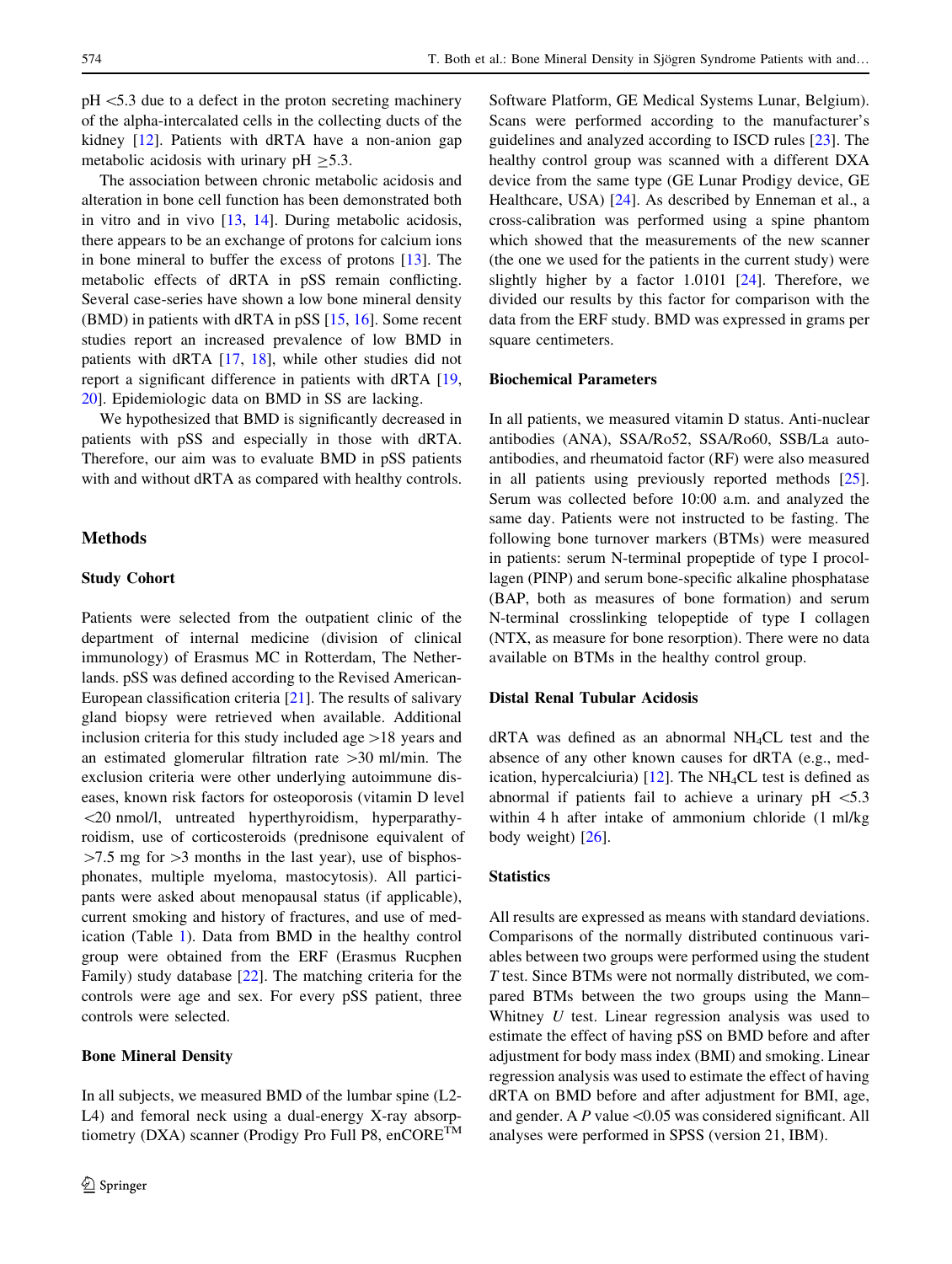# <span id="page-2-0"></span>Table 1 Characteristics of the study cohort

|                                                      | Study cohort ( $N = 54$ ) | No dRTA $(N = 39)$ | $dRTA (N = 15)$ | Control group ( $N = 162$ ) |
|------------------------------------------------------|---------------------------|--------------------|-----------------|-----------------------------|
| Demographics                                         |                           |                    |                 |                             |
| Age, years $\pm$ SD                                  | $57.3 \pm 10.6$           | $60.1 \pm 9.4$     | $50.2 \pm 10.5$ | $57.3 \pm 10.6$             |
| Female gender, $n$ (%)                               | 50 (93)                   | 36 (92)            | 14 (93)         | 150 (93)                    |
| Body mass index, kg/m <sup>2</sup> $\pm$ SD          | $26.8 \pm 6.2$            | $26.9 \pm 6.2$     | $26.6 \pm 6.6$  | $27.3 \pm 5.3$              |
| Current smokers, $n$ (%)                             | 2(4)                      | 0(0)               | 2(13)           | 60(37)                      |
| Postmenopausal, $n$ (%)                              | 36/50 (72)                | 5/36(14)           | 5/14(36)        | 119 (69)                    |
| Age at menopause, years $\pm$ SD                     | $47.4 \pm 6.1$            | $47.0 \pm 6.5$     | $48.4 \pm 4.9$  | $47.9 \pm 6.1$              |
| Previous fractures, $n (\%)^8$                       | 19(35)                    | 11(28)             | 8(53)           | n.a                         |
| Disease duration, years $\pm$ SD                     | $12.1 \pm 7.2$            | $12.2 \pm 8.0$     | $11.5 \pm 5.6$  | -                           |
| Biochemical                                          |                           |                    |                 |                             |
| Serum 25-OH-Vitamin D, nmol/L $\pm$ SD               | $70.4 \pm 21.8$           | $69.7 \pm 22.1$    | $72.5 \pm 21.7$ |                             |
| Serum intact PTH, pmol/L $\pm$ SD                    | $4.3 \pm 1.5$             | $4.5 \pm 1.5$      | $3.7 \pm 1.5$   |                             |
| Serum calcium, mmol/L $\pm$ SD                       | $2.39 \pm 0.08$           | $2.39 \pm 0.07$    | $2.38 \pm 0.16$ |                             |
| Serum phosphate, mmol/L $\pm$ SD                     | $1.09 \pm 0.15$           | $1.10 \pm 0.14$    | $1.06 \pm 0.16$ |                             |
| Serum creatinine, $\mu$ mol/L $\pm$ SD               | $76.8 \pm 18.6$           | $72.9 \pm 11.8$    | $86.7 \pm 27.9$ |                             |
| Serum PINP, $\mu$ g/L $\pm$ SD                       | $38.6 \pm 18.5$           | $41 \pm 19.2$      | $32.5 \pm 15.4$ |                             |
| Serum BAP, $\mu g/L \pm SD$                          | $14.2 \pm 4.1$            | $14.7 \pm 4.3$     | $12.8 \pm 3.3$  |                             |
| Serum NTX, nM BCE $\pm$ SD                           | $17.2 \pm 4.4$            | $17.3 \pm 4.6$     | $16.8 \pm 3.8$  |                             |
| Immunology                                           |                           |                    |                 |                             |
| Anti-nuclear antibodies, $n$ (%)                     | 41 (76)                   | 28 (72)            | 13 (87)         |                             |
| Rheumatoid factor, $n$ (%)                           | 32/42 (76)                | 21/29 (72)         | 11/13(85)       |                             |
| SSA/Ro52, $n$ (%)                                    | 42 (78)                   | 29(74)             | 13 (87)         |                             |
| SSA/Ro60, $n$ (%)                                    | 40 (74)                   | 26(67)             | 14 (93)         |                             |
| SSB/La, $n$ (%)                                      | 31(57)                    | 18 (46)            | 13 (87)         |                             |
| Positive salivary gland biopsy, $n$ (%) <sup>1</sup> | 23/27 (85)                | 14/18 (78)         | 9/9(100)        |                             |
| Medication                                           |                           |                    |                 |                             |
| Hydroxychloroquine, $n$ (%)                          | 35(69)                    | 23(59)             | 12(80)          |                             |
| Vitamin D supplements, $n$ (%)                       | 11(20)                    | 9(23)              | 2(13)           |                             |
| Glucocorticoids, $n$ (%)                             | 3(6)                      | 2(5)               | 1(7)            |                             |
| Other immunosuppressive drugs, $n$ (%) <sup>†</sup>  | 4(7)                      | 2(5)               | 2(13)           |                             |

Data are presented as mean  $\pm$  standard deviation (SD) and no. (%)

} Salivary gland biopsies were performed in 34/54 patients, but a focus score could be retrieved for only 27 patients; Rheumatoid factor was measured in 42/54 patients

 $^\dagger$ Other immunosuppressive therapy consisted of azathioprine, colchicine, or methotrexate

§ Data about previous fractures could not accurately be retrieved

# Results

### Study Cohort and Baseline Characteristics

The study cohort included 54 patients with pSS and the control group consisted of 162 subjects. Initially, 62 patients participated in the study. Eight patients were excluded, including four patients who were unable to complete the NH4CL test due to repeated vomiting, one patient in whom the DXA-scan was not reliable due to scoliosis and three patients were using bisphosphonates.

No patients were excluded because of long-term use of corticosteroids and only three patients were using low dose corticosteroids for a medical condition other than pSS. The baseline characteristics of the study cohort are shown in (Table 1). Similar to previous studies on pSS, our cohort has a female: male ratio of approximately 10:1 [\[27](#page-5-0)]. Thirtyseven (69 %) patients with pSS were using HCQ. In addition to medication for pSS, other commonly used drugs in this cohort were vitamin D with calcium supplements  $(N = 11)$ . None of these patients reported a fracture in their medical history.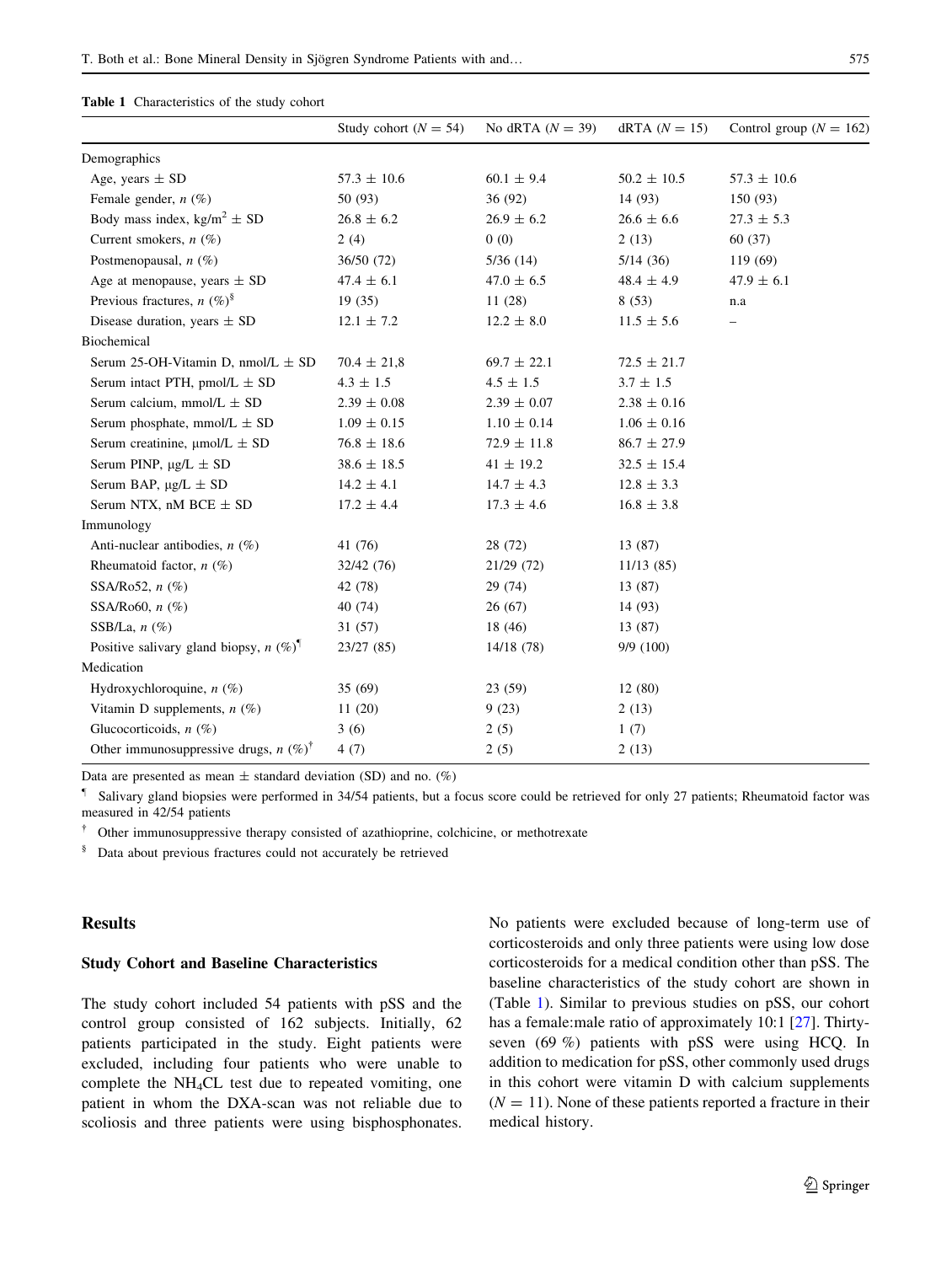# BMD of pSS Patients Compared with Healthy Controls

BMD of fifty-four pSS patients was compared with the ageand sex-matched control group of 162 subjects. The LSand FN-BMD were significantly higher in the pSS patients compared with the healthy control group  $(1.18 \pm 0.21 \text{ g/m})$ 



Fig. 1 Comparison of BMD between patients and controls. The graph shows the bone mineral density of the lumbar spine and the femoral neck of patients with primary Sjögren syndrome ( $N = 54$ ) compared with healthy age- and sex-matched controls  $(N = 162)$ . SD standard deviation, BMD bone mineral density, LS-BMD bone mineral density of the lumbar spine, FN-BMD bone mineral density of the femoral neck

cm<sup>2</sup> for pSS patients vs.  $1.10 \pm 0.18$  g/cm<sup>2</sup> for the control group,  $P = 0.008$  and  $0.9 \pm 0.16$  g/cm<sup>2</sup> for pSS patients vs.  $0.85 \pm 0.13$  g/cm<sup>2</sup> for the control group,  $P = 0.009$ , respectively) (Fig. 1).

After adjustment for BMI and smoking, the LS- and FN-BMD remained significantly higher ( $\beta = 0.10 \pm 0.030$  g/ cm<sup>2</sup>,  $P < 0.001$  and  $\beta = 0.077 \pm 0.022$  g/cm<sup>2</sup>,  $P < 0.001$ ) (Table 2).

# The Effect of Distal Renal Tubular Acidosis on BMD

Fifteen pSS patients had an urinary acidification defect as measured by the  $NH<sub>4</sub>CL$  test. Between both groups the levels of biochemical parameters and the use of medication were similar (Table [1](#page-2-0)). Patients with dRTA were significantly younger compared with those without dRTA (Table [1](#page-2-0)). Both the LS- and FN-BMD were significantly higher in patients with an urinary acidification defect compared with those without an urinary acidification defect (LS: 1.29  $\pm$  0.16 g/cm<sup>2</sup> vs. 1.14  $\pm$  0.21 g/cm<sup>2</sup>,  $P = 0.018$ and FN:  $1.0 \pm 0.19$  g/cm<sup>2</sup> vs.  $0.87 \pm 0.14$  g/cm<sup>2</sup>,  $P = 0.007$ ). After adjustment for BMI, age, and gender, both the LS- and FN-BMD were not significantly higher anymore (LS:  $\beta = 0.12 \pm 0.064$  g/cm<sup>2</sup>,  $P = 0.065$  and FN:  $\beta = 0.07 \pm 0.049$  g/cm<sup>2</sup>,  $P = 0.16$ ) (Table 3).

| Variable   | LS-BMD |            |           |       | <b>FN-BMD</b> |           |  |
|------------|--------|------------|-----------|-------|---------------|-----------|--|
|            | B      | Std. error |           | B     | Std. error    | B         |  |
| (Constant) | 0.797  | 0.063      |           | 0.587 | 0.047         |           |  |
| pSS        | 0.103  | 0.030      | $0.237**$ | 0.077 | 0.022         | $0.235**$ |  |
| BMI        | 0.010  | 0.002      | $0.298**$ | 0.009 | 0.002         | $0.350**$ |  |
| Smoking    | 0.061  | 0.029      | $0.147*$  | 0.045 | 0.021         | $0.143*$  |  |

Std. error standard error of the mean, pSS primary Sjögren syndrome, BMI body mass index, LS-BMD bone mineral density of the lumbar spine, FN-BMD, bone mineral density of the femoral neck

 $*$  P 0.01  $<$  0.05 \*\*  $P < 0.01$ 

Table 3 Multiple regression analysis of factors related to LSand FN-BMD between patients with dRTA  $(N = 15)$  versus patients without dRTA  $(N = 39)$ 

Table 2 Multiple regression analysis of factors related to LSand FN-BMD between patients  $(N = 54)$  versus controls

 $(N = 162)$ 

| Variable   | LS-BMD   |            |          | <b>FN-BMD</b> |            |           |
|------------|----------|------------|----------|---------------|------------|-----------|
|            | B        | Std. error |          | B             | Std. error | β         |
| (Constant) | 1.292    | 0.217      |          | 1.175         | 0.166      |           |
| dRTA       | 0.121    | 0.064      | 0.264    | 0.070         | 0.049      | 0.184     |
| BMI        | 0.007    | 0.004      | 0.220    | 0.003         | 0.003      | 0.113     |
| Gender     | $-0.177$ | 0.100      | $-0.226$ | $-0.008$      | 0.076      | $-0.012$  |
| Age        | $-0.003$ | 0.003      | $-0.157$ | $-0.006$      | 0.002      | $-0.405*$ |

Std. error standard error of the mean, dRTA distal renal tubular acidosis, BMI body mass index, LS-BMD bone mineral density of the lumbar spine, FN-BMD, bone mineral density of the femoral neck  $* P < 0.01$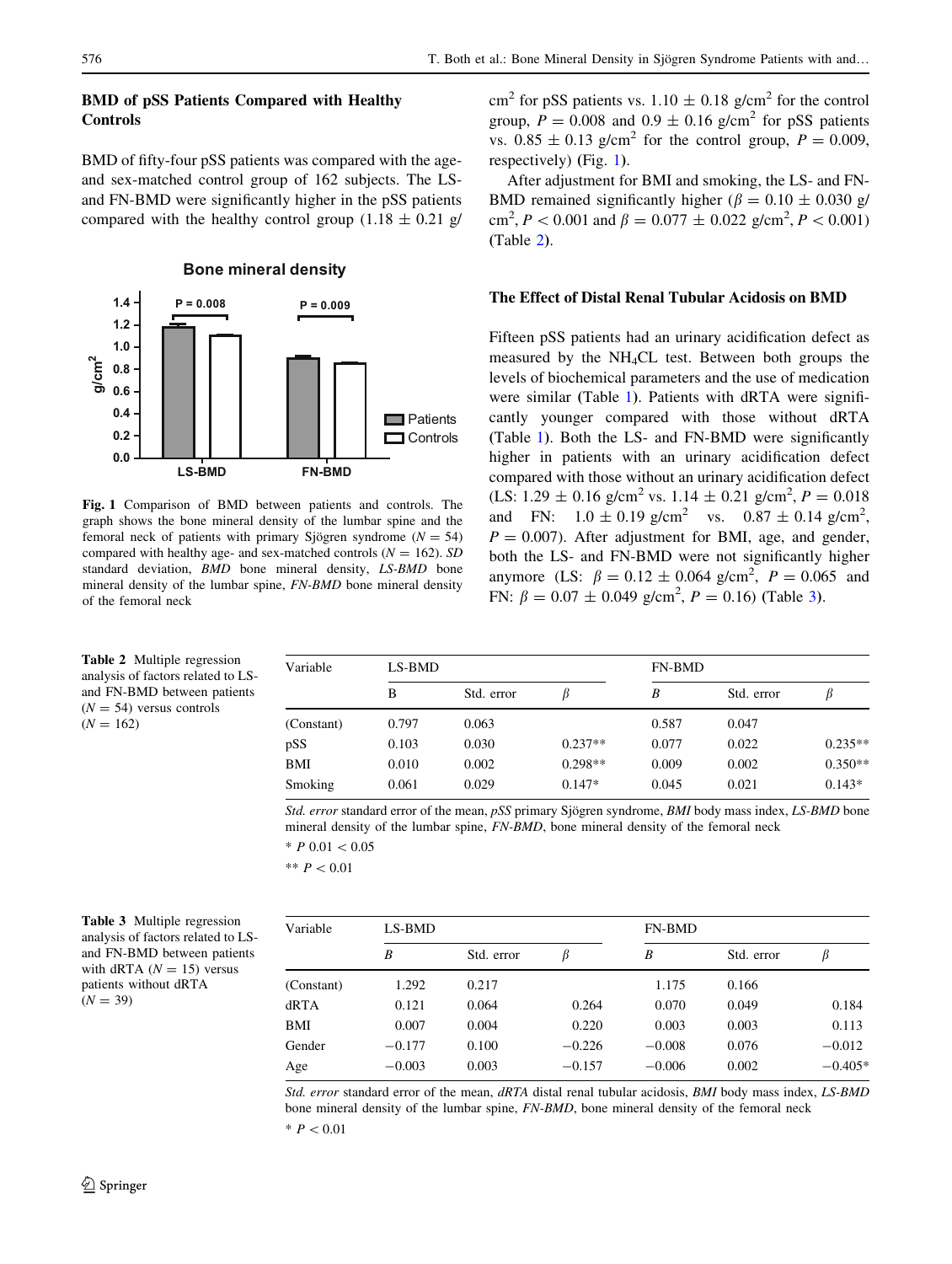### Bone Turnover Markers in pSS Patients

In patients with dRTA serum, PINP was not significantly higher compared with patients without dRTA ( $P = 0.093$ ). The other marker for bone formation, BAP, was also not significantly different between both groups ( $P = 0.11$ ). The bone resorption marker NTX was not significantly different between patients with and without dRTA  $(P = 0.92)$  (data not shown).

# Discussion

In the present study, we found that, contrary to expected, pSS patients have significantly higher BMD than healthy age- and sex-matched controls. We searched the available literature but did not find another study reporting BMD measurements in pSS patients as compared with a healthy control group. Studies concerning BMD in autoimmune diseases are mainly performed in lupus patients. In agreement with Arampatzis et al. and Pongchaiyakul et al., we found that patients with an urinary acidification defect did not have a significantly different LS- and FN-BMD compared with those patients without an urinary acidification defect [\[19](#page-5-0), [20\]](#page-5-0).

Bushinsky et al. reported a decreased bone mineralization in an acidotic environment in both in vitro and in vivo studies [\[13](#page-5-0), [14](#page-5-0)]. This makes us wonder what the reason is that we did not find a lower BMD in patients with dRTA.

We hypothesize that the observed BMD in pSS patients may be related to the use of hydroxychloroquine (HCQ) which the majority  $(69\%)$  of patients in our study was using. In case of systemic manifestations, therapy with non-steroidal anti-inflammatory drugs or HCQ is advised. HCQ has proven to be effective against fatigue, arthralgia, and myalgia [\[28](#page-5-0), [29](#page-5-0)]. Lakshminarayanan et al. and Mok et al. reported that in lupus the use of HCQ was associated with increased BMD of the hip [\[30](#page-6-0), [31](#page-6-0)]. In both studies, disease activity and use of corticosteroids were not significantly different between both groups. Additionally, Xiu et al. recently reported a reduced osteoclastogenesis by TRAF3 degradation due to the effects of chloroquine in mice, which may suggest that HCQ has direct effects on bone metabolism [[32\]](#page-6-0). Based on these clinical and biochemical studies, we hypothesize that HCQ may have beneficial effects on BMD.

In our cohort, it is unknown how long these patients were treated with HCQ. We also did not have information about past use of HCQ in patients, who are not using it currently. Therefore, analyzing a possible association between HCQ use and BMD would not be reliable in our cohort. To demonstrate whether the use of HCQ has beneficial effects on human bone cells, in vitro studies should be performed.

We analyzed whether patients with dRTA also had different BTM measurements compared with patients without an urinary acidification defect. Since patients with dRTA had similar LS- and FN-BMD compared with those without dRTA, we expected that the BTMs measurements would not be significantly different between both groups. Indeed, all three BTMs (PINP, NTX, and BAP) were not significantly different between patients with and without an urinary acidification defect. Unfortunately, we could not compare BTM measurements between pSS patients and the healthy control group since data about BTM measurements in the healthy controls is lacking.

The strength of this study is that we have reported new data about the BMD values in a large cohort of pSS patients. In addition, we analyzed the effects of dRTA, a common complication of pSS, on BMD in pSS patients. A limitation of this study is that we used a different DXA scanner compared to Zillikens et al. although the type of machine was the same and calibration was performed with a spine phantom, making this an unlikely explanation for our findings [[22\]](#page-5-0).

In conclusion, we found that both the LS- and FN-BMD were higher in patients with pSS than in age and sex-matched healthy controls. In addition, LS- and FN-BMD in patients with an urinary acidification defect is comparable with patients without an urinary acidification defect. An explanation for the high BMD in pSS patients may be the frequent use of HCQ, but future studies will have to confirm whether indeed use of HCQ is associated with higher BMD.

Acknowledgments We thank all patients and nurses that participated in this study. T.B. was supported by the Dutch Kidney Foundation and the Dutch Sjögren patient society.

Contributorship All authors meet the criteria for contributorship.

#### Compliance with Ethical Standards

Conflict of Interest Tim Both, M. Carola Zillikens, Ewout J. Hoorn, Robert Zietse, Jan A. M. van Laar, Virgil A. S. H. Dalm, Cornelia M. van Duijn, Marjan A. Versnel, Naomi I. Maria, P. Martin van Hagen, and Paul L. A. van Daele have declare that they do not have conflict of interest.

Ethical approval The study was approved by the Medical Ethics Committee of the Erasmus Medical Center (MEC-2013-075). Informed consent was obtained from every participant.

Open Access This article is distributed under the terms of the Creative Commons Attribution 4.0 International License ([http://crea](http://creativecommons.org/licenses/by/4.0/) [tivecommons.org/licenses/by/4.0/\)](http://creativecommons.org/licenses/by/4.0/), which permits unrestricted use, distribution, and reproduction in any medium, provided you give appropriate credit to the original author(s) and the source, provide a link to the Creative Commons license, and indicate if changes were made.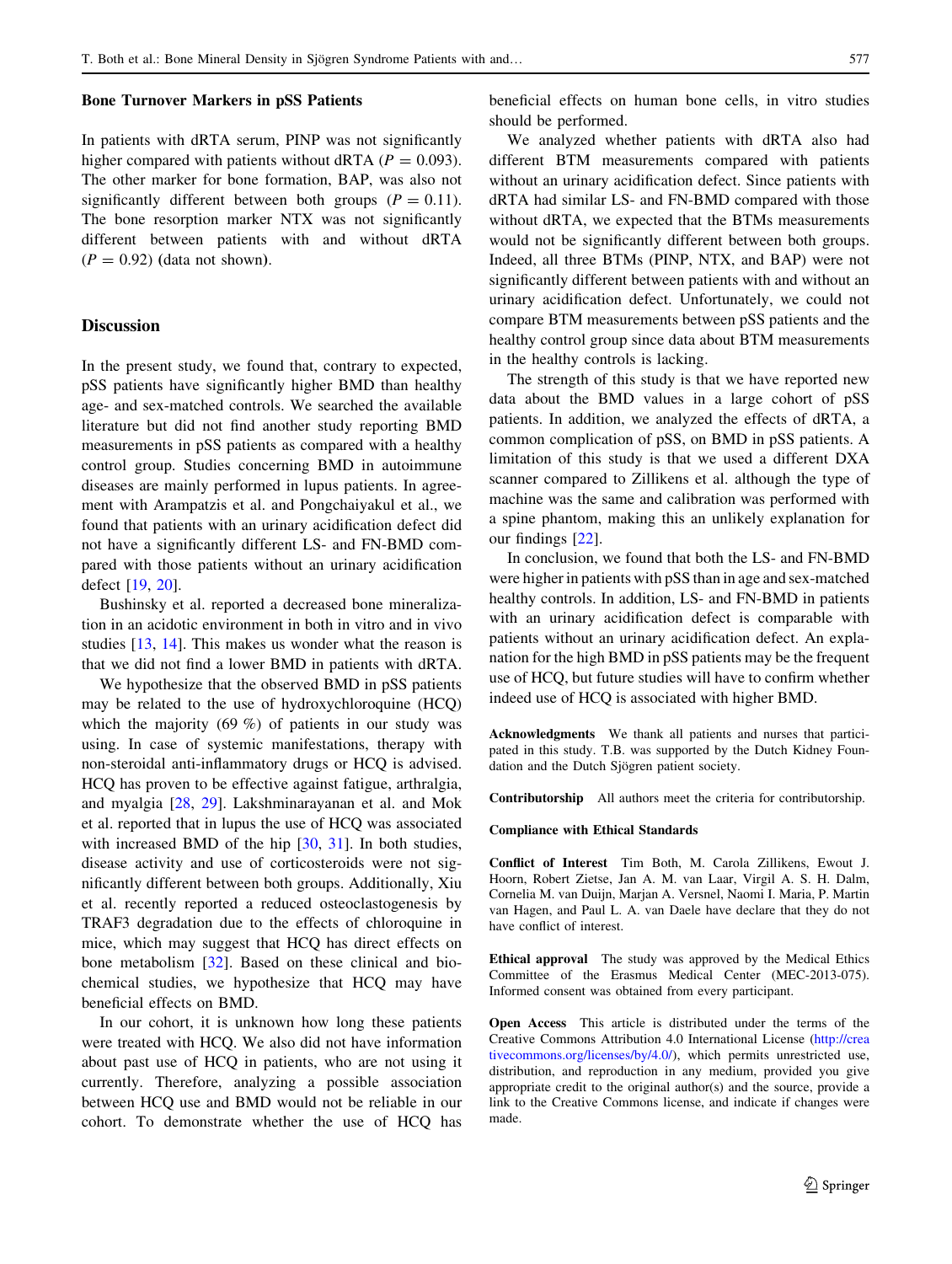### <span id="page-5-0"></span>References

- 1. Peri Y, Agmon-Levin N, Theodor E, Shoenfeld Y (2012) Sjogren's syndrome, the old and the new. Best Pract Res Clin Rheumatol 26(1):105–117. doi[:10.1016/j.berh.2012.01.012](http://dx.doi.org/10.1016/j.berh.2012.01.012)
- 2. Baer AN, Maynard JW, Shaikh F, Magder LS, Petri M (2010) Secondary Sjogren's syndrome in systemic lupus erythematosus defines a distinct disease subset. J Rheumatol 37(6):1143–1149. doi:[10.3899/jrheum.090804](http://dx.doi.org/10.3899/jrheum.090804)
- 3. Hage MP, Al-Badri MR, Azar ST (2014) A favorable effect of hydroxychloroquine on glucose and lipid metabolism beyond its anti-inflammatory role. Therap. Adv. Endocrinol. Metab. 5(4):77–85. doi[:10.1177/2042018814547204](http://dx.doi.org/10.1177/2042018814547204)
- 4. Asmussen K, Andersen V, Bendixen G, Schiodt M, Oxholm P (1996) A new model for classification of disease manifestations in primary Sjogren's syndrome: evaluation in a retrospective long-term study. J Intern Med 239(6):475–482
- 5. Ng WF, Bowman SJ (2010) Primary Sjogren's syndrome: too dry and too tired. Rheumatology (Oxford) 49(5):844–853. doi:[10.](http://dx.doi.org/10.1093/rheumatology/keq009) [1093/rheumatology/keq009](http://dx.doi.org/10.1093/rheumatology/keq009)
- 6. Ambrosetti A, Zanotti R, Pattaro C, Lenzi L, Chilosi M, Caramaschi P, Arcaini L, Pasini F, Biasi D, Orlandi E, D'Adda M, Lucioni M, Pizzolo G (2004) Most cases of primary salivary mucosa-associated lymphoid tissue lymphoma are associated either with Sjoegren syndrome or hepatitis C virus infection. Br J Haematol 126(1):43–49. doi:[10.1111/j.1365-2141.2004.04993.x](http://dx.doi.org/10.1111/j.1365-2141.2004.04993.x)
- 7. Both T, Hoorn EJ, Zietse R, van Laar JA, Dalm VA, Brkic Z, Versnel MA, van Hagen PM, van Daele PL (2015) Prevalence of distal renal tubular acidosis in primary Sjogren's syndrome. Rheumatology (Oxford) 54(5):933–939. doi:[10.1093/rheumatol](http://dx.doi.org/10.1093/rheumatology/keu401) [ogy/keu401](http://dx.doi.org/10.1093/rheumatology/keu401)
- 8. Brito-Zeron P, Akasbi M, Bosch X, Bove A, Perez-De-Lis M, Diaz-Lagares C, Retamozo S, Gandia M, Perez-Alvarez R, Soto-Cardenas MJ, Siso A, Valls-Sole J, Graus F, Ramos-Casals M (2013) Classification and characterisation of peripheral neuropathies in 102 patients with primary Sjogren's syndrome. Clin Exp Rheumatol 31(1):103–110
- 9. Deheinzelin D, Capelozzi VL, Kairalla RA, Barbas Filho JV, Saldiva PH, de Carvalho CR (1996) Interstitial lung disease in primary Sjogren's syndrome. Clinical-pathological evaluation and response to treatment. Am J Respir Crit Care Med 154(3 Pt 1):794–799. doi:[10.1164/ajrccm.154.3.8810621](http://dx.doi.org/10.1164/ajrccm.154.3.8810621)
- 10. Jara LJ, Navarro C, Brito-Zeron Mdel P, Garcia-Carrasco M, Escarcega RO, Ramos-Casals M (2007) Thyroid disease in Sjogren's syndrome. Clin Rheumatol 26(10):1601–1606. doi:[10.](http://dx.doi.org/10.1007/s10067-007-0638-6) [1007/s10067-007-0638-6](http://dx.doi.org/10.1007/s10067-007-0638-6)
- 11. Pease CT, Shattles W, Barrett NK, Maini RN (1993) The arthropathy of Sjogren's syndrome. Br J Rheumatol 32(7):609–613
- 12. Laing CM, Unwin RJ (2006) Renal tubular acidosis. J Nephrol 19(Suppl 9):S46–52
- 13. Bushinsky DA, Chabala JM, Gavrilov KL, Levi-Setti R (1999) Effects of in vivo metabolic acidosis on midcortical bone ion composition. Am J Physiol 277(5 Pt 2):F813–819
- 14. Bushinsky DA, Krieger NS, Geisser DI, Grossman EB, Coe FL (1983) Effects of pH on bone calcium and proton fluxes in vitro. Am J Physiol 245(2):F204–209
- 15. Aerts J, Vigouroux C, Fournier P, Cariou D, Pasquier P (1994) Osteomalacia of renal origin disclosing Gougerot-Sjogren syndrome. Rev Med Intern 15(1):43–47
- 16. Cherif E, Ben Hassine L, Kaoueche Z, Khalfallah N (2013) Osteomalacia as inaugural manifestation of Sjogren syndrome. BMJ Case Rep 2013. doi:[10.1136/bcr-2013-201052](http://dx.doi.org/10.1136/bcr-2013-201052)
- 17. Domrongkitchaiporn S, Pongsakul C, Stitchantrakul W, Sirikulchayanonta V, Ongphiphadhanakul B, Radinahamed P, Karnsombut P, Kunkitti N, Ruang-raksa C, Rajatanavin R (2001)

Bone mineral density and histology in distal renal tubular acidosis. Kidney Int 59(3):1086–1093. doi[:10.1046/j.1523-1755.](http://dx.doi.org/10.1046/j.1523-1755.2001.0590031086.x) [2001.0590031086.x](http://dx.doi.org/10.1046/j.1523-1755.2001.0590031086.x)

- 18. Weger W, Kotanko P, Weger M, Deutschmann H, Skrabal F (2000) Prevalence and characterization of renal tubular acidosis in patients with osteopenia and osteoporosis and in non-porotic controls. Nephrol Dial Transpl. 15(7):975–980
- 19. Arampatzis S, Ropke-Rieben B, Lippuner K, Hess B (2012) Prevalence and densitometric characteristics of incomplete distal renal tubular acidosis in men with recurrent calcium nephrolithiasis. Urol Res 40(1):53–59. doi[:10.1007/s00240-011-0397-3](http://dx.doi.org/10.1007/s00240-011-0397-3)
- 20. Pongchaiyakul C, Domrongkitchaiporn S, Stitchantrakul W, Chailurkit LO, Rajatanavin R (2004) Incomplete renal tubular acidosis and bone mineral density: a population survey in an area of endemic renal tubular acidosis. Nephrol Dial Transpl. 19(12):3029–3033. doi:[10.1093/ndt/gfh534](http://dx.doi.org/10.1093/ndt/gfh534)
- 21. Vitali C, Bombardieri S, Jonsson R, Moutsopoulos HM, Alexander EL, Carsons SE, Daniels TE, Fox PC, Fox RI, Kassan SS, Pillemer SR, Talal N, Weisman MH (2002) Classification criteria for Sjogren's syndrome: a revised version of the European criteria proposed by the American-European Consensus Group. Ann Rheum Dis 61(6):554–558
- 22. Zillikens MC, Uitterlinden AG, van Leeuwen JP, Berends AL, Henneman P, van Dijk KW, Oostra BA, van Duijn CM, Pols HA, Rivadeneira F (2010) The role of body mass index, insulin, and adiponectin in the relation between fat distribution and bone mineral density. Calcif Tissue Int 86(2):116–125. doi[:10.1007/](http://dx.doi.org/10.1007/s00223-009-9319-6) [s00223-009-9319-6](http://dx.doi.org/10.1007/s00223-009-9319-6)
- 23. Schousboe JT, Shepherd JA, Bilezikian JP, Baim S (2013) Executive summary of the 2013 International Society for Clinical Densitometry Position Development Conference on bone densitometry. J. Clin. Densitom. 16 (4):455–466. doi[:10.1016/j.jocd.](http://dx.doi.org/10.1016/j.jocd.2013.08.004) [2013.08.004](http://dx.doi.org/10.1016/j.jocd.2013.08.004)
- 24. Enneman AW, Swart KM, van Wijngaarden JP, van Dijk SC, Ham AC, Brouwer-Brolsma EM, van der Zwaluw NL, Dhonukshe-Rutten RA, van der Cammen TJ, de Groot LC, van Meurs J, Lips P, Uitterlinden AG, Zillikens MC, van Schoor NM, van der Velde N (2015) Effect of vitamin B12 and folic acid supplementation on bone mineral density and quantitative ultrasound parameters in older people with an elevated plasma homocysteine level: B-PROOF, a randomized controlled trial. Calcif Tissue Int 96(5):401–409. doi[:10.1007/s00223-015-9968-6](http://dx.doi.org/10.1007/s00223-015-9968-6)
- 25. Brkic Z, Maria NI, van Helden-Meeuwsen CG, van de Merwe JP, van Daele PL, Dalm VA, Wildenberg ME, Beumer W, Drexhage HA, Versnel MA (2013) Prevalence of interferon type I signature in CD14 monocytes of patients with Sjogren's syndrome and association with disease activity and BAFF gene expression. Ann Rheum Dis 72(5):728–735. doi[:10.1136/annrheumdis-2012-201381](http://dx.doi.org/10.1136/annrheumdis-2012-201381)
- 26. Walsh SB, Shirley DG, Wrong OM, Unwin RJ (2007) Urinary acidification assessed by simultaneous furosemide and fludrocortisone treatment: an alternative to ammonium chloride. Kidney Int 71(12):1310–1316. doi[:10.1038/sj.ki.5002220](http://dx.doi.org/10.1038/sj.ki.5002220)
- 27. Haugen AJ, Peen E, Hulten B, Johannessen AC, Brun JG, Halse AK, Haga HJ (2008) Estimation of the prevalence of primary Sjogren's syndrome in two age-different community-based populations using two sets of classification criteria: the Hordaland Health Study. Scand J Rheumatol 37(1):30–34. doi[:10.1080/](http://dx.doi.org/10.1080/03009740701678712) [03009740701678712](http://dx.doi.org/10.1080/03009740701678712)
- 28. Fox RI, Dixon R, Guarrasi V, Krubel S (1996) Treatment of primary Sjogren's syndrome with hydroxychloroquine: a retrospective, open-label study. Lupus 5(Suppl 1):S31–36
- 29. Rihl M, Ulbricht K, Schmidt RE, Witte T (2009) Treatment of sicca symptoms with hydroxychloroquine in patients with Sjogren's syndrome. Rheumatology (Oxford) 48(7):796–799. doi:[10.](http://dx.doi.org/10.1093/rheumatology/kep104) [1093/rheumatology/kep104](http://dx.doi.org/10.1093/rheumatology/kep104)